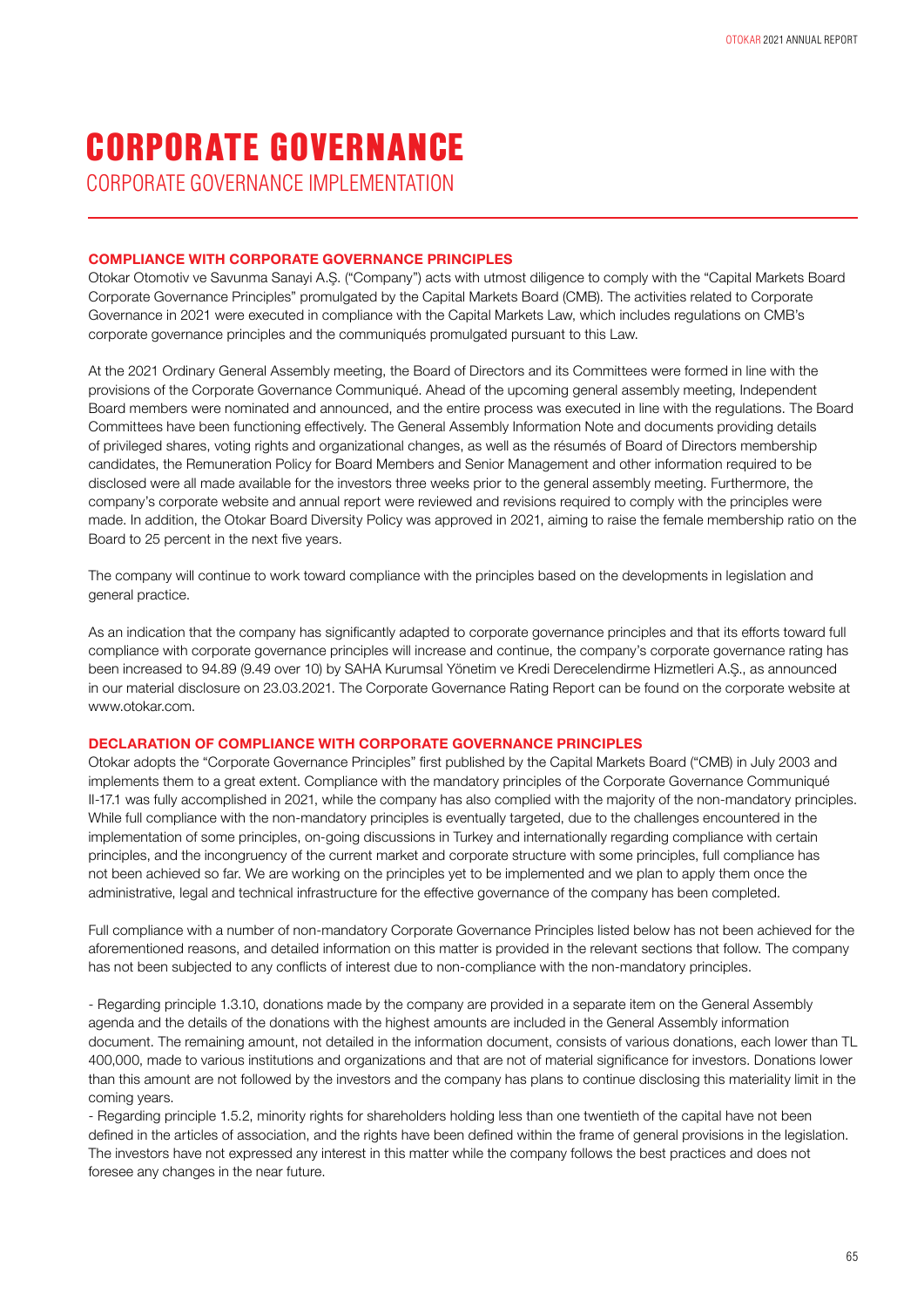### CORPORATE GOVERNANCE IMPLEMENTATION CORPORATE GOVERNANCE

- Regarding principle 4.4.2, a minimum period of time has not been defined to communicate the information and documentation about the agenda topics to the Board members. The timing of when to provide information to the Board members is determined based on the topics and processes on the Board agenda and the members are advised reasonably in advance. Even though an urgent need to define such a period is not apparent, given the effective functioning of the Board, this topic may be revisited in the times to come.

- Regarding principle 4.4.5, the company has in place processes concerning the conduct of the Board meetings that have been consistently observed for many years and a specifically written internal regulation is not available. Given the effective functioning of the Board, an urgent need to address this issue is not apparent but it may be revisited in the times to come. - Regarding principle 4.4.7, considering that Board members contribute significantly to the Board with their business experience and industry knowledge, they are not restricted in terms of assuming other duties outside the company. The résumé of each Board member and their other duties outside the company are provided in the annual report. Given the effective functioning of the Board, no changes to the current practice are anticipated in the near future since no negative consequence has been observed in terms of corporate governance.

- Regarding principle 4.5.5, committee appointments are decided, taking into consideration Board members' expertise and experience, and in accordance with applicable regulations, and some Board members serve on more than one committee. However, these members also facilitate communication and increase the opportunities for cooperation between committees handling related subjects. Considering the efficient work of the Board members with their wealth of knowledge and experience, the current committee structure is deemed effective and no changes are anticipated in the near future. - Regarding principle 4.6.5, remunerations provided to the Board members and executives with administrative responsibilities are provided in the notes to the financial statements and disclosed to the public as a total figure. Given that this matter is important due to the privacy of personal data, practices in the market are followed with plans to act in line with the widespread preferences.

The Corporate Governance Compliance Report (CGCR) and Corporate Governance Information Note (CGIN), drawn up according to the new reporting formats pursuant to CMB resolution no. 2/49 dated 10.01.2019, and approved by the Board of Directors, are presented as an appendix to this annual report (pages 161-173) and the relevant documents can also be accessed in the Company's corporate governance page on the Public Disclosure Platform. (https://www.kap.org.tr/tr/cgif/4028e4a140ee35c70140ee4316b3001d)

#### **INVESTOR RELATIONS DEPARTMENT**

At Otokar Otomotiv ve Savunma Sanayi A.Ş., relations with the shareholders are handled by the Investor Relations Department, which works in cooperation with relevant departments. The department is responsible for providing information to the shareholders and potential investors, assuring that no confidential information or trade secrets are disclosed, and without causing any information disparity while ensuring two-way communication between the company's management and the shareholders.

The Board of Directors resolved on June 27, 2014 to assign the duties stipulated in article 11 of the Corporate Governance Communiqué II-17.1 to İrfan Özcan, Financial Affairs Director, Doğan Seçkinler, Finance, Risk Management and Investor Relations Director, and Hatice Gülşah Mutlu, Investor Relations and Corporate Governance Manager, under the leadership of Hüseyin Odabaş, Assistant General Manager – Finance. Mr. Odabaş has also been appointed as a member of the Corporate Governance Committee.

Investor Relations Department managers are listed below:

Hüseyin Odabaş (Assistant General Manager - Finance)

İrfan Özcan (Financial Affairs Director)

Doğan Seçkinler (Finance, Risk Management and Investor Relations Director)

Hatice Gülşah Mutlu (Investor Relations and Corporate Governance Manager)

Investor Relations Department Managers Doğan Seçkinler and Hatice Gülşah Mutlu hold Capital Market Activities Advanced Level License (Level 3) and Corporate Governance Rating Specialists License.

In 2021, the Investor Relations Department held 19 online meetings and 59 teleconferences, also participated in one online roadshow with local and international investors, analysts from stockbrokerage companies, and potential investors, and participated in an online road-show to provide up-to-date information about the latest developments. To ensure this, the company's website, investor presentations and investor newsletters are regularly updated. Material disclosures that may be important for the investors are published on the corporate website in Turkish and English after they are announced on the Public Disclosure Platform (KAP). Information pertaining to the last five years is available on the corporate website in Turkish and English languages. Numerous requests for information were submitted to the Investor Relations Department by analysts and investors regarding the company's financial reports and activities, and these were replied in line with publicly available information in a manner to avoid information disparities.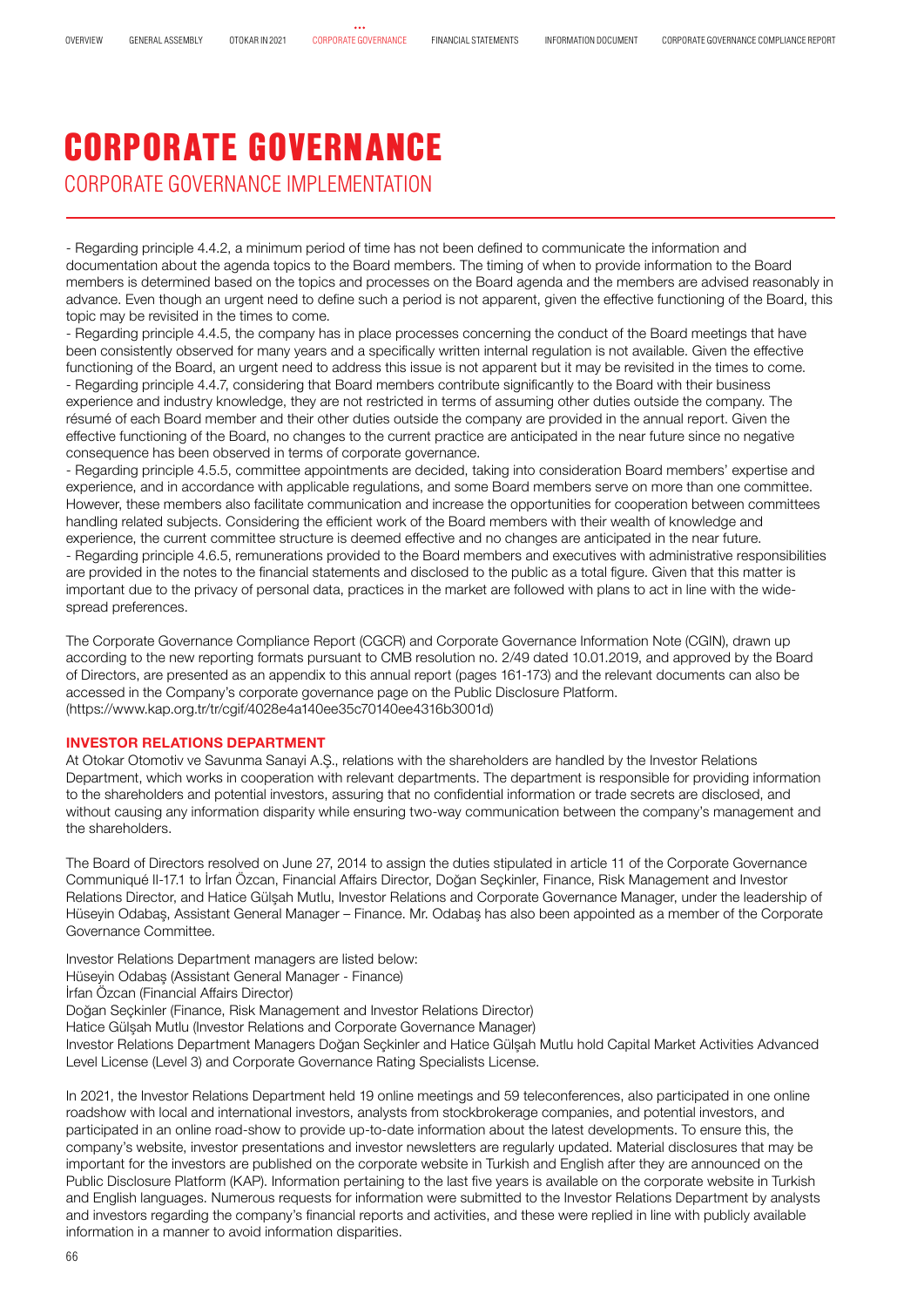CORPORATE GOVERNANCE IMPLEMENTATION

Obligations required by legislation, such as holding the General Assembly meetings in accordance with applicable regulations, articles of association and company bylaws, and preparing Annual Reports and other documents for the shareholders to benefit are the responsibility of the Investor Relations Department. The General Assembly Meeting held in 2021, call to meeting and meeting minutes were carried out in compliance with applicable regulations, articles of association and other relevant company bylaws.

All kinds of public disclosure obligations required by the regulations, such as financial reporting and disclosing of special situations to the public, are fulfilled by the Investor Relations. Department. In 2021, 51 material disclosures were announced, and those that particularly concern the investors were published on the Public Disclosure Platform (KAP) and the corporate website along with their English translations.

The Investor Relations Department submits a report to the Corporate Governance Committee at least once a year regarding its activities to be communicated to the Board of Directors. The said report on the activities of 2021 was evaluated by the Corporate Governance Committee and the Board of Directors on February 21, 2021.

The company acts diligently to ensure compliance with legislation in satisfying investors' demands. In 2021, no complaints, or administrative or legal pursuit of exercising shareholders' rights in the company have been filed to the best of our knowledge.

#### **BOARD OF DIRECTORS**

#### **The Structure and Formation of the Board of Directors**

The company is managed by a Board of Directors formed by minimum five (5) members, elected by the General Assembly. In addition to electing the Board members, the General Assembly also determines the number of members to serve on the Board. Without prejudice to the requirements imposed by the Capital Markets Board Corporate Governance Principles for independent directors, the General Assembly has the right to replace Board members at any time if needed, per Article 364 of the Turkish Commercial Code.

In the event that a Board membership is vacated for any reason such as when an independent member's status is no longer independent, or he/she resigns or becomes unable to perform his/her roles, the Board of Directors will temporarily appoint an individual that meets the legal criteria in accordance with the applicable provisions of Turkish Commercial Code and the CMB regulations and submit the nomination to the General Assembly for approval in the next meeting.

The duties of the Chairman of the Board and the General Manager are performed by separate individuals. Board members are encouraged to spare the required time to fulfil their obligations toward the company while there are no rules restricting them from assuming other duties outside the company. Considering that independent members, in particular, may contribute significantly to the Board with their business experience and industry knowledge, no such restrictions have been deemed necessary. The résumé of each Board member and their other duties outside the company are shared with the shareholders prior to the annual General Assembly meeting.

Duties of the Nomination Committee and the Remuneration Committee in the company are carried out by the Corporate Governance Committee. Three candidates were nominated for independent membership in 2021, and the declarations of independence and résumés of these individuals were evaluated by the Corporate Governance Committee and the Board of Directors on January 13, 2021, determining them to be independent member candidates. All independent board members submitted their statements of independence to the Corporate Governance Committee, and in the 2021 reporting period, no situation that would contravene their independence occurred.

Otokar Board Diversity Policy was approved in 2021, aiming to raise female membership ratio on the Board to 25 percent in the next five years. Currently, the Board of Directors has only one female member, which makes the female membership ratio on the Board 12.5 percent.

The table below provides an overview of the current Board members, elected at the General Assembly on March 17, 2021 to serve until the next General Assembly meeting to review the 2021 activities, who are all non-executive except for General Manager Ahmet Serdar Görgüç as defined in the CMB Corporate Governance Principles.

Detailed résumés of the Board members can be found on the corporate website and on pages 28-29 of the Annual Report.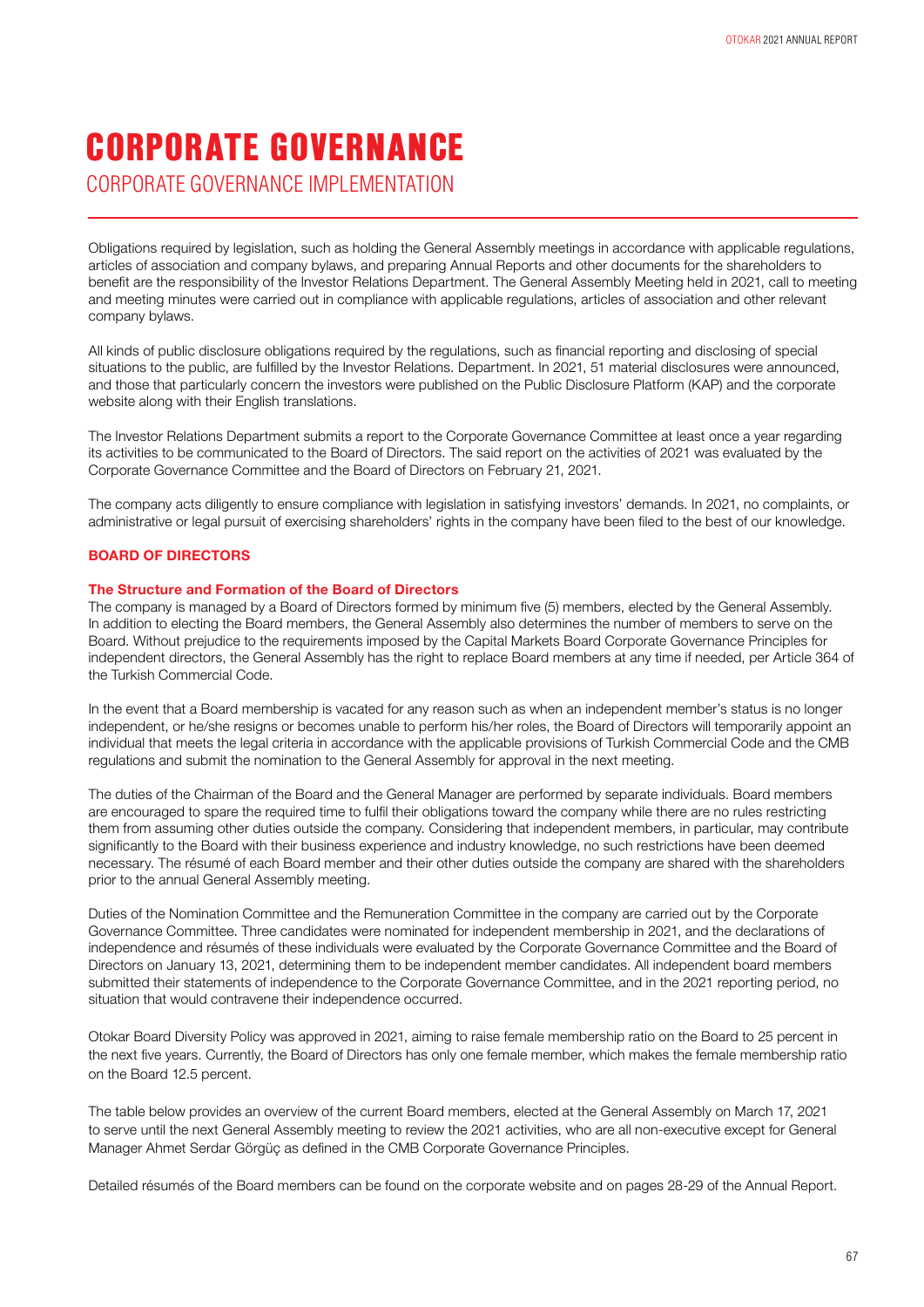### CORPORATE GOVERNANCE IMPLEMENTATION CORPORATE GOVERNANCE

| <b>Name</b>         | <b>Title</b>                | Independence<br><b>Status</b> | <b>First Elected to</b><br><b>Board of Direc-</b><br>tors on | <b>Term</b> | <b>Board and Committee Duties</b>                                           | <b>Other Assignments</b>                                                                                                           |
|---------------------|-----------------------------|-------------------------------|--------------------------------------------------------------|-------------|-----------------------------------------------------------------------------|------------------------------------------------------------------------------------------------------------------------------------|
| Yıldırım Ali KOC    | Chairman                    | Not independent               | 26.03.2015                                                   | 1 Year      |                                                                             | Koç Holding A.Ş. - Vice Chairman; Chairman,<br>Board Member and Committee Member at a<br>Number of Koc Holding Companies           |
| Levent CAKIROĞLU    | Vice Chairman               | Not independent               | 26.03.2015                                                   | 1 Year      | Corporate Governance<br>Committee - Member                                  | Koc Holding A.S. - Board Member and CEO;<br>Chairman, Board Member and Committee<br>Member at a Number of Koc Holding<br>Companies |
| Selin Ayla ÜNVER    | Member                      | Not independent               | 22.10.2018                                                   | 1 Year      |                                                                             | Ünver Holding A.S. - Chairwoman                                                                                                    |
| İsmail Cenk CİMEN   | Member                      | Not independent               | 18.03.2019                                                   | 1 Year      | Risk Management Committee -<br>Member                                       | Chairman, Board Member and Committee<br>Member at a Number of Koc Holding<br>Companies                                             |
| Ahmet Serdar Görgüc | Member -<br>General Manager | Not independent               | 20.04.2006                                                   | 1 Year      |                                                                             |                                                                                                                                    |
| Ali İhsan İl KBAHAR | Member                      | Independent                   | 16.03.2020                                                   | 1 Year      | Audit Committee - Chairman.<br>Corporate Governance<br>Committee - Chairman | Board Member and Committee Member at a<br>Number of Koc Holding Companies                                                          |
| Ali İhsan KAMANI I  | Member                      | Independent                   | 15.03.2018                                                   | 1 Year      | Audit Committee - Member                                                    |                                                                                                                                    |
| Kenan GÜVFN         | Member                      | Independent                   | 15.03.2018                                                   | 1 Year      | Risk Management Committee -<br>Chairman                                     | Turkish Heart Foundation - Chairman                                                                                                |

#### **Operating Principles of the Board of Directors**

The powers and responsibilities of the members of the Board of Directors are specified in the Articles of Association. Distribution of duties among Board members and their duties and powers are explained in the annual report.

The subject or agenda of the Board of Directors Resolutions is determined according to the matters, for which the company's Articles of Association explicitly require a Board of Directors resolution, or the issues that arise as reported to the company's Senior Management and Board members by the relevant departments. Otherwise, a meeting agenda may also be drawn up when a Board member notifies the upper management of a specific matter that requires the Board's resolution.

The Board of Directors convenes for meetings as company business requires. Although there is no dedicated secretariat established to facilitate communication, the Investor Relations and Corporate Governance Department under the Finance, Risk Management and Investor Relations Directorate prepares the meeting agenda, records the resolutions, and monitors the outcome of resolutions.

In accordance with the Turkish Commercial Code and the relevant articles of the company's Articles of Association, the Board of Directors convenes physically when the company business calls for it, and when necessary, resolutions can be reached by passing them around per article 390, paragraph 4 of the Turkish Commercial Code. The Board of Directors passed 28 resolutions in 2021. In 2021, there were limited opportunities to hold the Board of Directors meetings in a physical setting due to the COVID-19 pandemic, and in this period, the majority of the Board resolutions were reached by passing them around, while the Board members were briefed reasonably in advance. The Board members were also regularly advised about the company's performance and developments. Furthermore, the Board convened three times with all members in attendance to address strategic matters and discuss the company's position and activities without passing any resolutions.

Different views expressed during the Board meetings as well as the reasons for casting opposing votes are recorded in the minutes of the resolutions. However, since no such opposing or discordant views were recently expressed, no public disclosures were released in this regard.

Board members and senior executives of the company are covered by an "Executive Liability Insurance" policy.

While overseeing the company's activities, the Board of Directors assesses the potential for any conflicts of interests, and if such potential exists the board evaluates its repercussions for the company and reaches necessary resolutions to act in the best interest of the company. In addition to ensuring compliance with applicable regulations on related party transactions, Board of Directors also assesses potential risks for misconduct and diligently addresses the transactions of related parties.

#### **The Committees formed under the Board of Directors**

At Otokar, the Board of Directors has formed certain committees to effectively fulfil its duties and responsibilities, and these committees carry out their activities in accordance with specified procedures. The committees reach some decisions after independently working on specific topics and presenting their findings in the form of proposals to the Board, which then reaches a final resolution.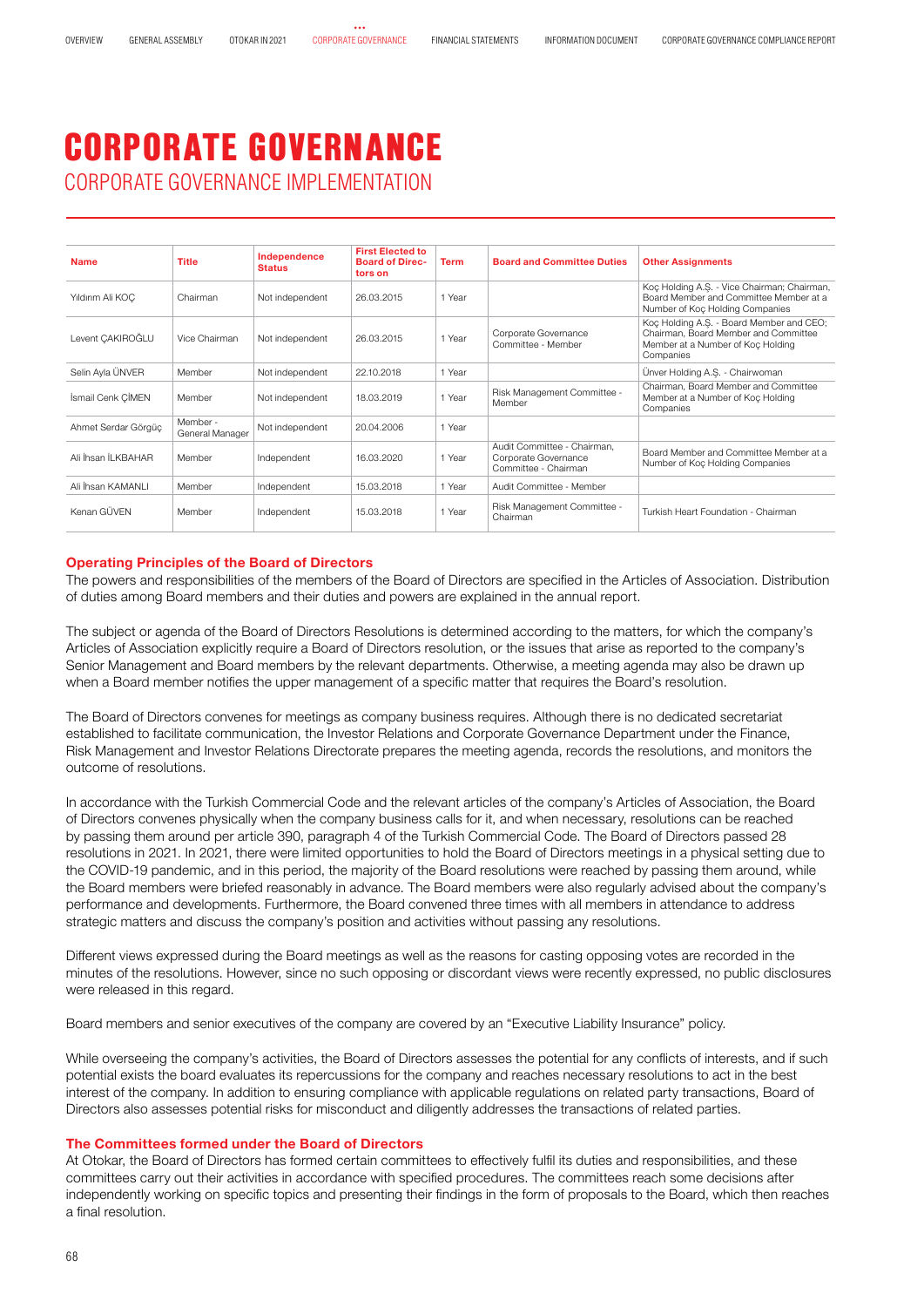CORPORATE GOVERNANCE IMPLEMENTATION

The committees' operating principles and fields of activity are determined by the Board of Directors and publicly disclosed.

The heads of the committees are appointed from among the Independent Board members, while all the members of the Audit Committee consist of Independent Board members.

The committees document all of their activities and keep records. The committees hold meetings as frequently as needed to work effectively and as defined by their operating principles, and they report the information and results of their work to the Board of Directors.

Members who serve on multiple committees facilitate communication and increase opportunities for cooperation between committees handling related subjects. The Board of Directors believes that it has obtained the expected benefit from the committees' work.

Operating principles of the committees are available on the corporate website: (https://www.otokar.com.tr/investor-relations/corporate-governance/committees)

#### **Audit Committee**

The Audit Committee, established pursuant to the Board of Directors' resolution dated April 29, 2003, fulfils the duties of audit committees set out in the Capital Markets Legislation.

The Board of Directors resolved on April 12, 2021 that the Audit Committee would be composed of 2 independent members, with Ali İhsan İlkbahar appointed as Chairman, and Ali İhsan Kamanlı as Member of the Committee.

In 2021, the Audit Committee submitted to the Board of Directors a written report of its views on the choice of independent auditor, its assessments of annual and interim financial statements to be disclosed to the public in terms of their truth, accuracy, and compliance with the accounting principles adopted by the company as well as the decisions made during Committee meetings held within the year. The Audit Committee convened six times in 2021.

#### **Corporate Governance Committee**

The Corporate Governance Committee was established following the Board of Directors resolution on May 25, 2012 to monitor the company's compliance with the Corporate Governance Principles, examine the reasons for non-compliance with the Principles, which are not yet implemented, and propose improvement actions, evaluate corporate governance practices and the Corporate Governance Compliance Report, and oversee the work of the Investor Relations Department. The Board of Directors resolved on April 12, 2021 that the Corporate Governance Committee be composed of three members and that Ali İhsan İlkbahar, who is an independent member, be appointed as the Chairman, and Levent Çakıroğlu ve Hüseyin Odabaş as members of the Committee, which would also serve as the Nomination Committee and the Remuneration Committee in accordance with the Communiqué.

The Corporate Governance Committee reviewed the company's corporate governance practices in 2021 and the Corporate Governance Compliance Report (CGCR) and Corporate Governance Information Note (CGIN), drawn up according to the new reporting formats pursuant to CMB resolution no. 2/49 dated January 10, 2019 and also informed the Board of Directors on the activities of the Investor Relations Department. In addition, the committee drafted the Otokar Board Diversity policy and submitted it to the Board of Directors for approval. In 2021, the committee, which also undertakes the duties of the Nomination Committee and Remuneration Committee, worked on various topics within its purview such as determining the Independent Board member nominees and the benefits provided to the Board members and Senior Executives. The Corporate Governance Committee convened seven times in 2021.

#### **Risk Management Committee**

The Board of Directors resolved on July 11, 2012 to establish the Risk Management Committee to work on early detection of risks that could pose a threat to the company's existence, development and continuity, and implement the necessary measures to mitigate these risks to ensure compliance with article 378 of Law 6102 of the Turkish Commercial Code, which entered force in July 2012. The Board of Directors resolved on April 12, 2021 that the Committee would be composed of two members, with Kenan Güven, who is an independent member, as the Chairman, and İsmail Cenk Çimen as a member of the Committee. The committee convenes at least six times a year.

In 2021, the Risk Management Committee submitted its written report to the Board of Directors to inform them about their assessment of the Risk Report to be included in the annual report and their opinions on the risk factors, as well as the decisions reached in the committee meetings during the year. The committee also reviewed the information systems management activities in 2021 and related Report in accordance with the CMB Communiqué on Information Systems Management VII-128.9 ("Communiqué on IS Management"), which imposes obligations on public companies. The Risk Management Committee convened six times in 2021. The report presented by PwC Bağımsız Denetim ve Serbest Muhasebeci Mali Müşavirlik A.Ş. on February 4, 2022 stated that Otokar's early risk detection system and the Risk Management Committee are adequate in all material aspects within the framework of article 378 of the TCC.